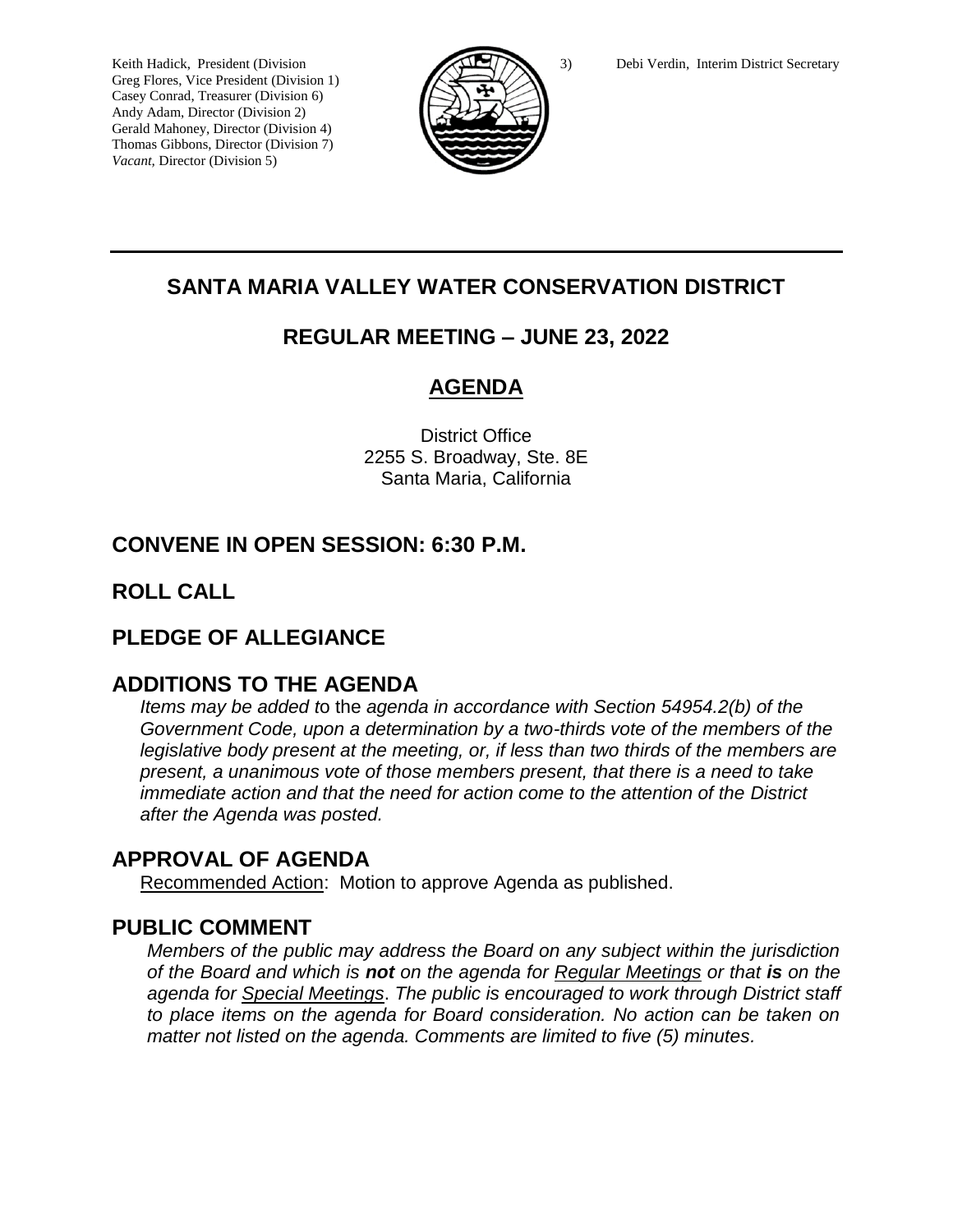## **OLD BUSINESS**

### **REPORTS AND INFORMATION**

### **Twitchell Management Authority (T.M.A)** – Director Gibbons

*The TMA is a byproduct of the City of Santa Maria v,SMVWCD. The adjudication of the Santa Maria Water Basin created the TMA and the agreement (Stipulation) that binds the signors. SMVWCD is one member of the TMA Board and is the only Board Member that does not have a vote. One District Board Member is a regular attendee.*

*Board of Directors will hear an update from Director Gibbons for discussion and possible action.*

Recommended Action: Motion to receive and file report(s).

### **Twitchell Operations Committee (TOC)** – Director Conrad (Chair)

*Board of Directors will hear an update from the TOC, which oversees all operational aspects of Twitchell Dam.*

Recommended Action: Motion to receive and file report(s)*.*

#### **Personnel Committee** – Director Hadick (Chair)

*The Personnel Committee is not a standing Committee. The Committee reports on non-privileged activities regarding personnel policies and matters.*

Recommended Action: Motion to receive and file report(s).

### **NEW BUSINESS**

#### **CalOES/FEMA Appeal** – CalOES/FEMA Ad Hoc Committee

*Board of Directors will hear a final update from the CalOES/FEMA Ad Hoc Committee on the status of preparation of appeal in response to denial of second appeal for disaster reimbursement, for discussion and possible action.*

### **DIRECTOR & STAFF REPORTS**

#### **Director Reports**

*Directors will report on any events or items of note concerning their Division/the District during the prior month, if any. Directors may also request placement of items on future agendas for Board consideration.*

### **District Counsel Report**

*District Counsel will report on any relevant legal matters that may impact the District.*